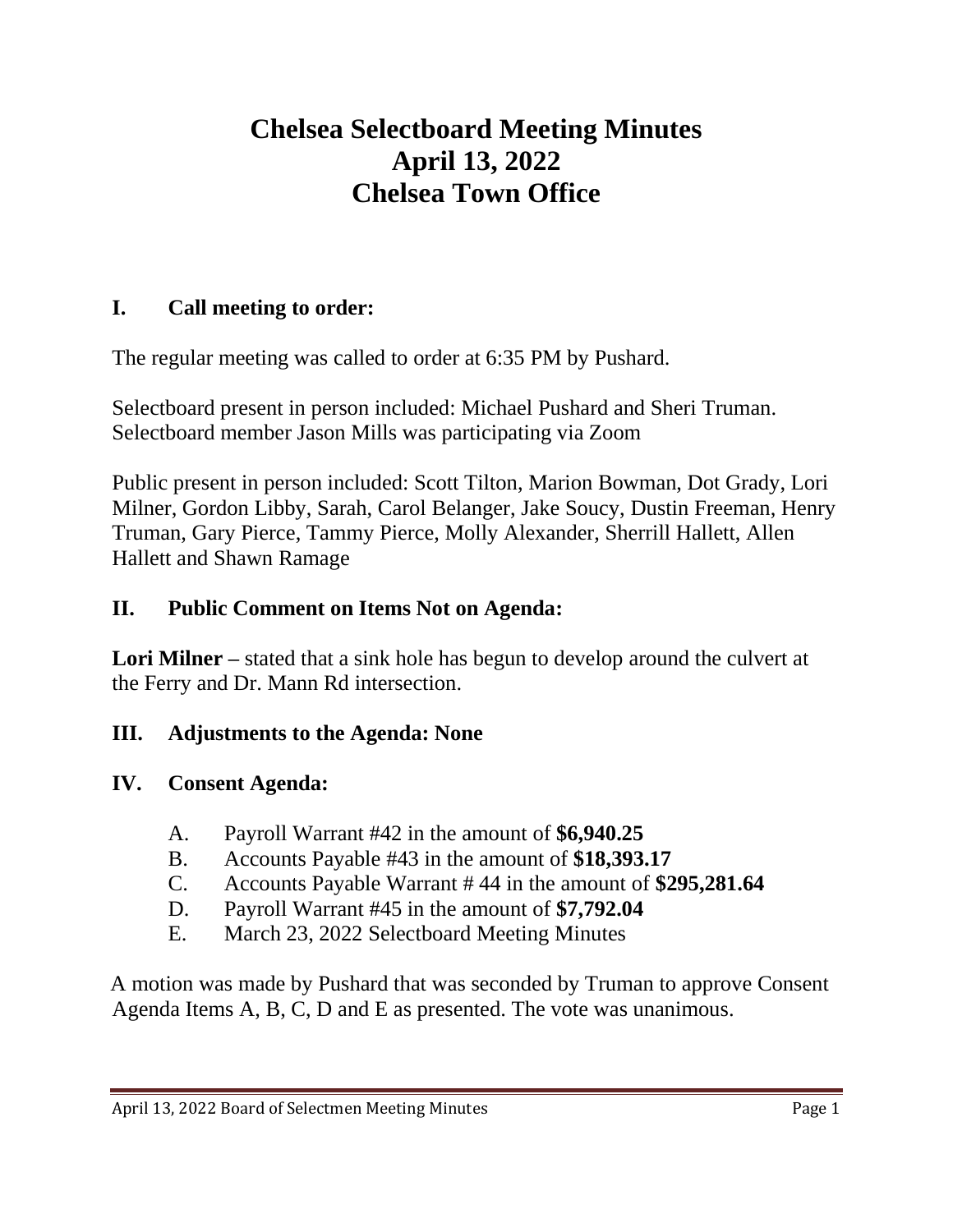#### **V. Scheduled Items:**

A. **New Business –**

#### **1. Public input from residents on the spending of American Rescue Plan Act funds.**

After a brief explanation of how much and the current allowed uses of the ARPA Funds by the Manager, Mr. Pushard asked for ideas on how to use the funds from the public:

**Dustin Freeman** asked if the Selectboard had explored the possibility of Renovating and expanding the Town Office with the funds instead of using the funds to build a new Town Office.

**Shawn Ramage** stated that the Fire Department could use the funds to replace older trucks and vehicles.

**Dustin Freeman** asked if the Selectboard for their ideas on how to use the funds.

**Marion Bowman** stated that the purchase of a electronic message sign would be good use of the funds

#### B. **Old Business –**

#### **1. Enrolling Chelsea in a Solar Net Energy Billing Program**

The Manager reminded the Selectboard that Chelsea has been provided with an opportunity to enroll in Net Energy Billing and save 15% on Chelsea's six electricity accounts.

A motion was made by Truman that was seconded by Pushard to authorize the Manager to enroll Chelsea in a Net Energy Billing program. The vote was unanimous.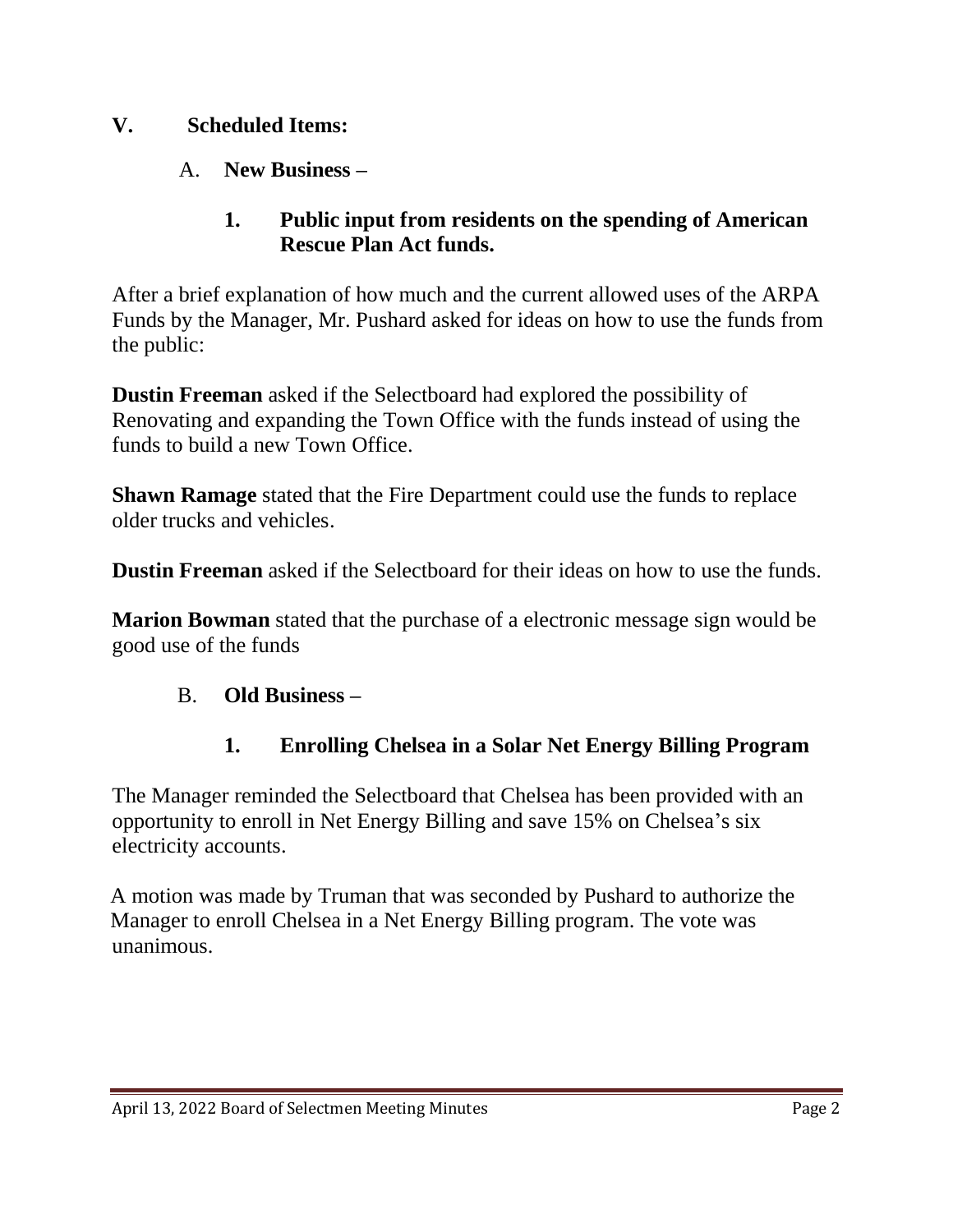# **2. Approval of a Resolution supporting diversity**

The Manager explained to the Selectboard the purpose and benefits of adopting a Resolution supporting diversity

A motion was made by Pushard that was seconded by Truman to adopt a resolution supporting diversity in Chelsea. The vote was unanimous

# **3. Establishing a Chelsea TIF Revolving Loan Fund**

No action on establishing a Revolving Loan Fund will be required until a plan is created.

# **4. MDOT Partnership Initiative**

No action will be needed until the Manager needs additional time to determine if projects requiring a partnership exist in Chelsea.

# **5. Winter Roads Plowing and Sanding Discussion**

Gordon Libby, Gordon Libby Forest Products was in attendance to discuss with the Selectboard the one-year extension of his plowing and sanding contract. He explained that due to rising fuel and materials cost he is seeking a 6% increase in the contract amount.

Most of the public in attendance supported the contractor and felt he did a good job.

The Selectboard agreed to wait until April 27, 2022 before determining how to move forward.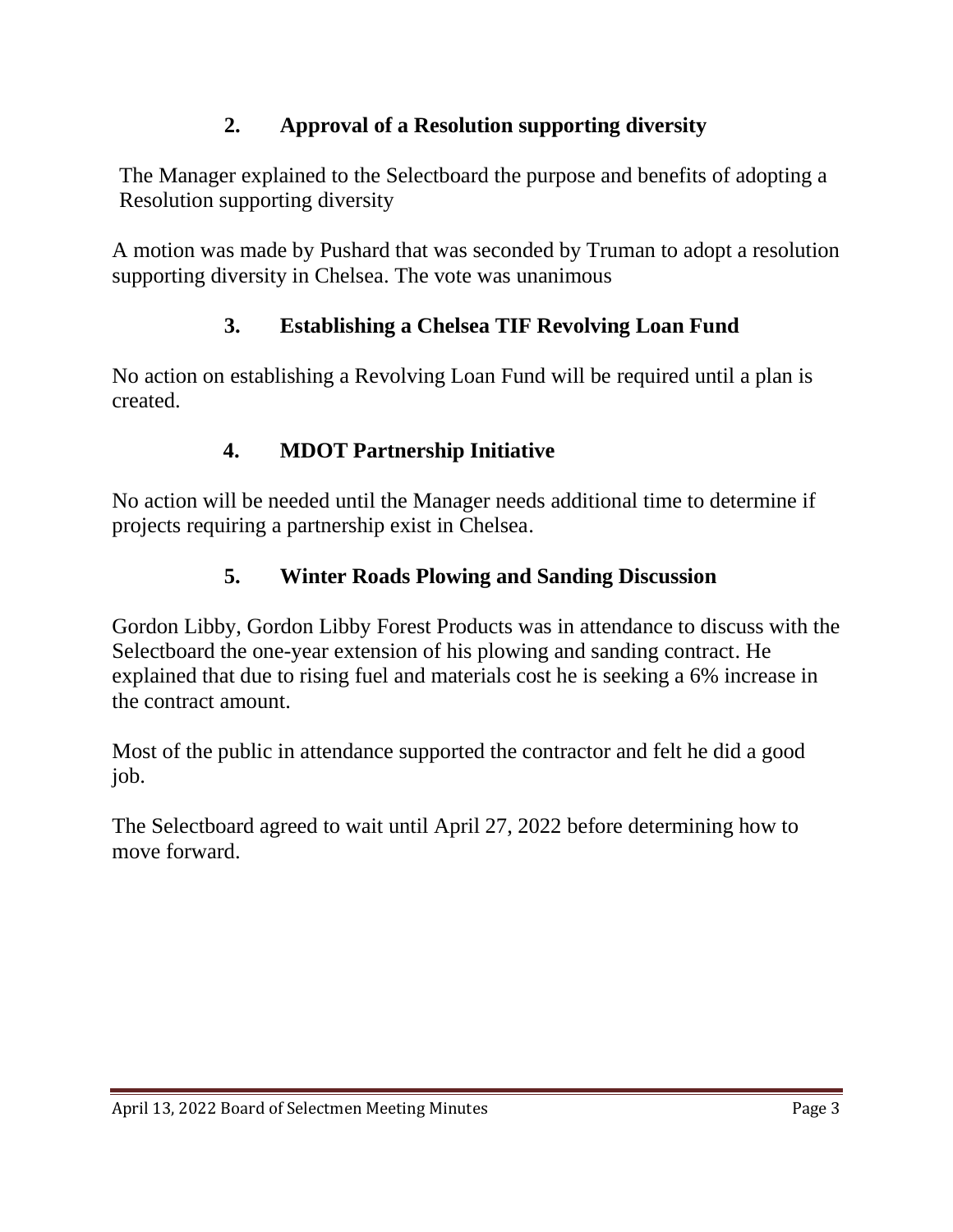# **6. Discussion on hiring a Forester to create a Forest Management Plan for Chelsea's three forested properties.**

The Manager provided information to the Selectboard on what a Forestry Management Plan includes. There was further discussion from the Selectboard on which of the town's properties they want to prepare a plan for. The Manager was instructed to contact the Two Trees Forestry and get a revised proposal and budget to complete a plan for Butternut Park only.

#### **VI. Legal:**

#### **A. Discussion with the CEO on Spring Land Use Violation Enforcement**

The CEO is estimating that there are 75 properties in Chelsea in violation of the Junkyard Ordinance or the Nuisance/Dangerous Building Statutes. Cleaning up properties in violation will require funds and support by the Selectboard.

The Selectboard expressed support for the CEO. They requested the Manager contact the CEO and instruct him to determine the three worst properties to begin enforcement action against them. In addition, the Selectboard approved sending letters to the remaining properties in violation warning them to clean up or face enforcement action in the very near future.

#### **B. Hiring a Mission Broadband to complete an assessment of Chelsea's broadband needs**

Chelsea received a grant in the amount of \$2,500 to complete a town wide broadband needs assessment. The assessment will provide Chelsea with the information required to take the next steps toward obtaining town wide broadband availability. Mission Broadband has presented Chelsea with a proposal to complete the assessment. A motion was made by Pushard that was seconded by Truman to authorize the Town Manager to authorize Mission Broadband to complete the assessment in an amount not to exceed \$2,500. The vote was unanimous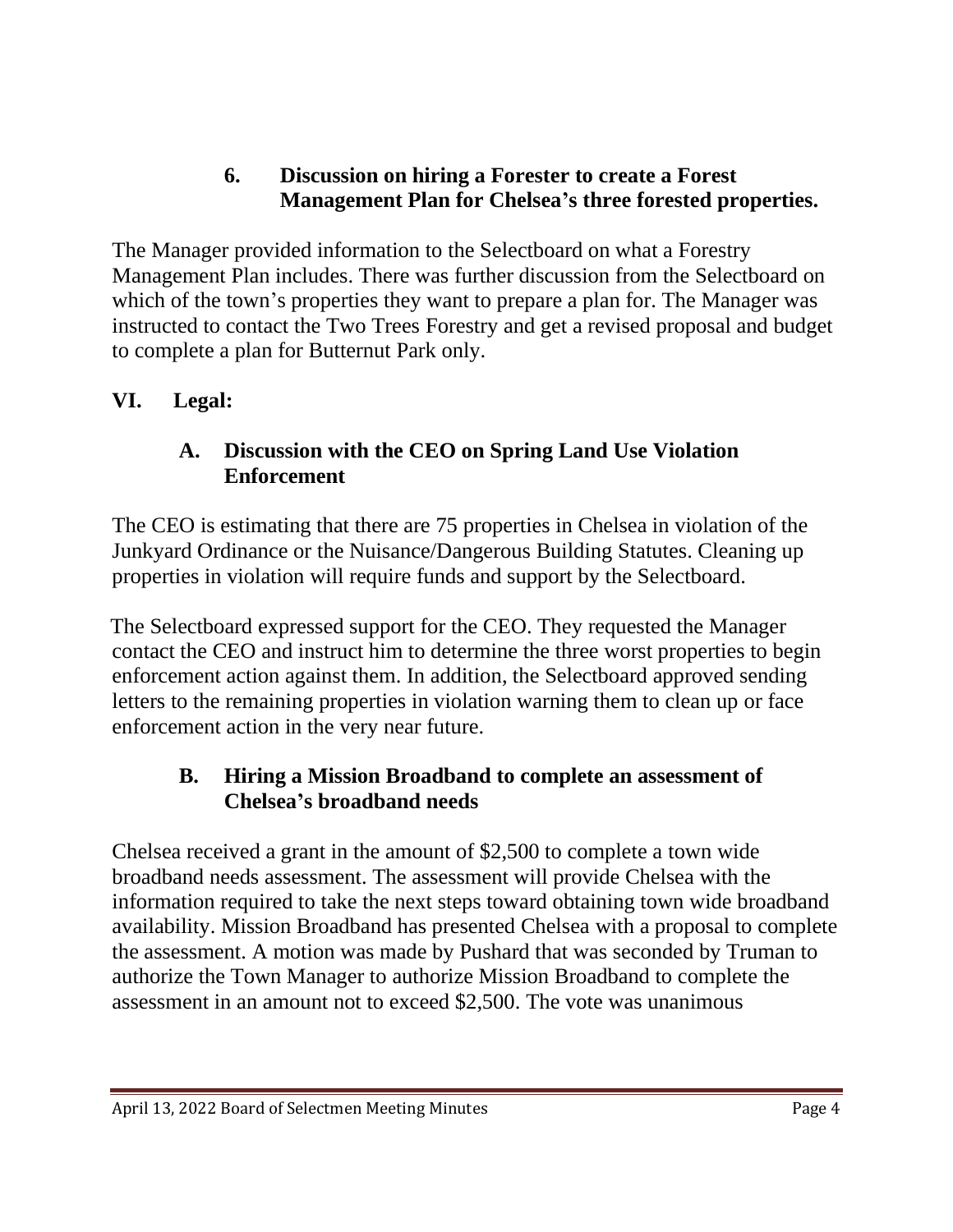# **C. Solar Array Moratorium Ordinance**

The Manager reviewed with the Selectboard what a moratorium ordinance does and doesn't allow the town to do.

The Selectboard asked the Manager to create a draft ordinance for review at a future meeting. The ordinance once created in its final format would be placed on the June 16 Warrant for voting on by residents

# **D. MDOT Over Limit Permit Approval**

The Manager reviewed the request for a permit from the MDOT.

The Selectboard, due to the lack of detail in the request, will not take action to approve the permit until details on the paving work are clearer.

# **E. Noise Complaints – Noise Ordinance**

The Manager explained to the Selectboard that he has received complaints from residents about noise associated with timber harvesting, commercial vehicle operation and fireworks.

The Selectboard tabled the decision until a more thorough review of the language in the proposed ordinance and the need for the ordinance.

#### **F. Personal Property Write Off 1. Acct PP 93 - Uncollectable – Error in Assessment**

The Manager requested that action on this item be delayed to another meeting.

# **G. Authorize the Town Manager to sign an Ambulance Agreement with the City of Augusta**

A motion was made by Pushard that was seconded by Truman to enter into an agreement with the City of Augusta for Ambulance services for the period July 1 2022 to June 30 2023. The vote was  $2 - 0 - 1$  (Mills)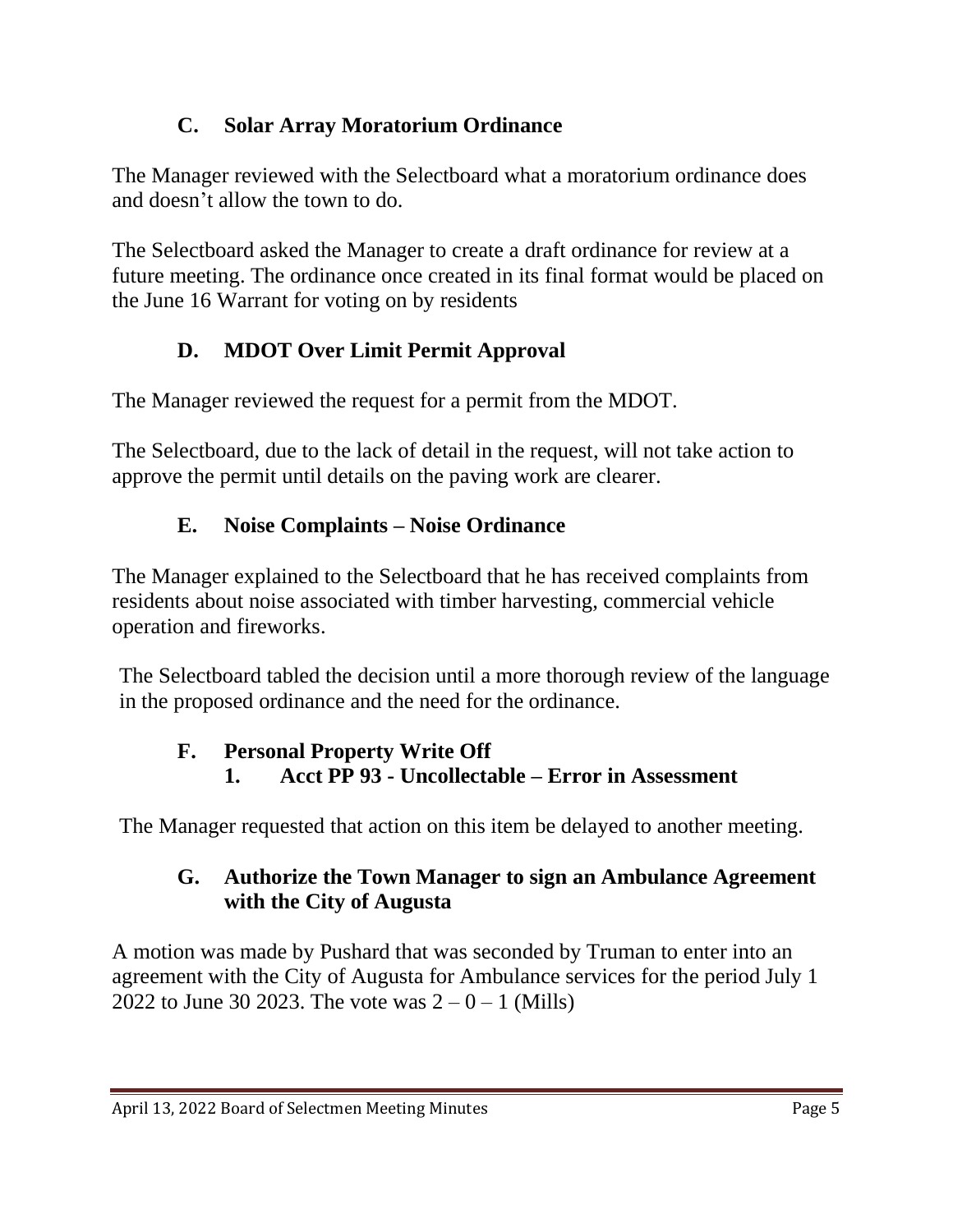# **H. Election Clerk and Ballot Clerk Appointments**

- 1. Dorothy Grady
- 2. Leah Jarvis

Since the last Ballot Clerks and Election Clerks were appointed, two other residents have expressed an interest in being appointed.

A motion was made by Pushard that was seconded by Truman to appoint Dorothy Grady (R) and Leah Jarvis (D) to the position of Ballot and Election Clerks in Chelsea for the two-year term ending in 2024. The vote was unanimous.

# **VII. Written Communication:**

- A. The Selectboard reviewed the Town Clerk's Report
- B. The Selectboard reviewed the Deputy Clerk's Report
- C. The Selectboard reviewed the Code Enforcement Report
- D. The Selectboard reviewed the Workers Compensation Fund Audit **Letter**
- E. The Selectboard reviewed the Charter Communication Fees and Charges Increase Notice
- F. The Selectboard reviewed the SVRSU # Superintendent Report

# **VIII. Verbal Communication:**

- A. SVRSU #12 School Board NONE
- B. Boards and Committees NONE
- C. Town Manager The Manager presented verbally to the Selectboard and residents the highlights of his written report
- D. Board of Selectmen/Assessors Comments and Concerns –
- Sheri asked about the progress being made to improve the sight distance at the Hankerson/ Togus Road intersection.
- Jason None
- Mike None